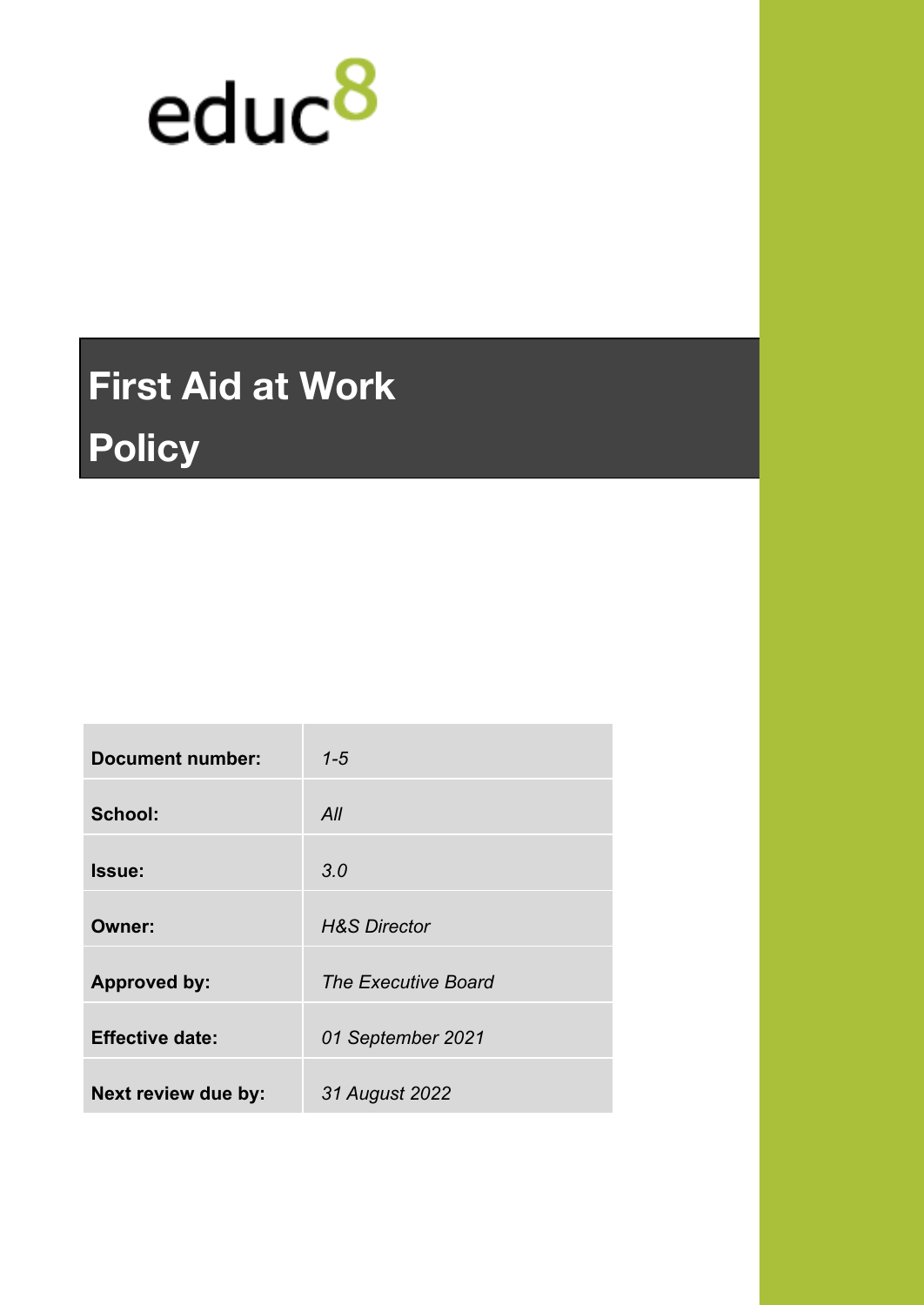| <b>Sub-policy</b>                  | Document#: | lssue:             |
|------------------------------------|------------|--------------------|
| Educ <sub>8</sub>                  | 1-5        | 3.0                |
| Title:<br><b>First Aid at Work</b> |            | Page #:<br>2 of 11 |

### <span id="page-1-0"></span>**1. Contents**

| <b>Contents</b>                                                    | $\boldsymbol{2}$        |
|--------------------------------------------------------------------|-------------------------|
| <b>Issue and Revision History</b>                                  | 3                       |
| <b>Summary</b>                                                     | $\overline{\mathbf{4}}$ |
| <b>Document Release</b>                                            | 4                       |
| <b>Purpose</b>                                                     | 4                       |
| <b>Scope</b>                                                       | 5                       |
| <b>Definitions and Acronyms</b>                                    | 5                       |
| <b>Policy</b>                                                      | 5                       |
| 8.1 Responsibilities of first aid personnel                        | 5                       |
| 8.1.1 First aiders have the following duties and responsibilities: | 5                       |
| 8.1.2 Appointed persons are responsible for:                       | 6                       |
| 8.2 Procedures                                                     | 6                       |
| 8.3 Visitors                                                       | 8                       |
| 8.4 Training                                                       | 8                       |
| 8.5 Information on first aid provision                             | 8                       |
| <b>Metrics</b>                                                     | 9                       |
| <b>Quality Records</b>                                             | 9                       |
| <b>Appendix 'A'</b>                                                | 10                      |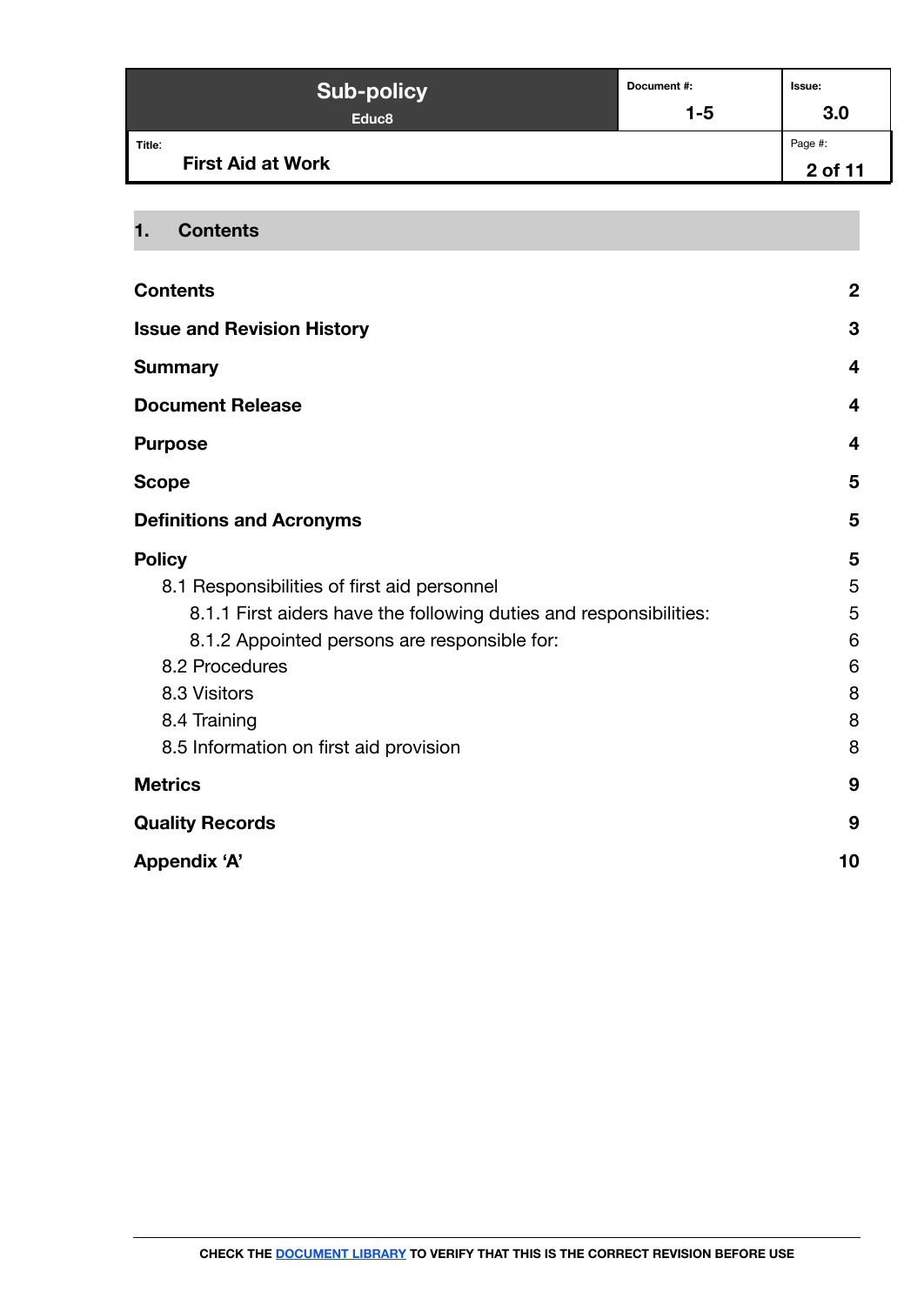| <b>Sub-policy</b>                  | Document#: | Issue:             |
|------------------------------------|------------|--------------------|
| Educ <sub>8</sub>                  | $1 - 5$    | 3.0                |
| Title:<br><b>First Aid at Work</b> |            | Page #:<br>3 of 11 |

# <span id="page-2-0"></span>**2. Issue and Revision History**

| <b>ISSUE &amp; REVISION</b>                                             |                                                                                                                                                                                                                                                                                                                                      |                         |                                 |  |
|-------------------------------------------------------------------------|--------------------------------------------------------------------------------------------------------------------------------------------------------------------------------------------------------------------------------------------------------------------------------------------------------------------------------------|-------------------------|---------------------------------|--|
| <b>Issue</b>                                                            | <b>Description</b>                                                                                                                                                                                                                                                                                                                   | <b>Author</b>           | <b>Effective</b><br><b>Date</b> |  |
| 1.0                                                                     | <b>Initial Release</b>                                                                                                                                                                                                                                                                                                               | T. Warner               | 01/08/09                        |  |
| 1.1                                                                     | <b>Annual Review</b>                                                                                                                                                                                                                                                                                                                 | J. Payne                | 04/08/10                        |  |
| 1.2                                                                     | <b>Annual Review</b>                                                                                                                                                                                                                                                                                                                 | J. Payne                | 26/08/11                        |  |
| 1.3                                                                     | Addition of first aid policy contents                                                                                                                                                                                                                                                                                                | T. Warner               | 30/11/12                        |  |
| 2.0                                                                     | <b>Annual Review</b><br>Renamed from 'Dealing with Injury' and<br>reclassified as a sub-policy within Health &<br>Safety.<br>Revised document structure removing<br>'Reference Documents', added 'Summary'<br>section, added 'Document Release', added<br>'Next Review Date', updated 'Scope',<br>updated 'Definitions and Acronyms' | T. Warner / J.<br>Payne | 26/08/13                        |  |
| 2.1                                                                     | <b>Annual Review</b>                                                                                                                                                                                                                                                                                                                 | T. Warner               | 27/08/14                        |  |
| 2.2                                                                     | <b>Annual Review</b><br>Change to 7.1 and reference to First Aid Kit<br>Contents.<br>Removal of Appendix A                                                                                                                                                                                                                           | T. Warner / D.<br>Payne | 30/09/15                        |  |
| 2.3                                                                     | <b>Annual Review</b>                                                                                                                                                                                                                                                                                                                 | T. Warner / D.<br>Payne | 30/09/16                        |  |
| 2.4                                                                     | <b>Annual Review</b>                                                                                                                                                                                                                                                                                                                 | D.Payne                 | 30/09/17                        |  |
| 2.5                                                                     | Review and re-write<br>Change of ownership<br>Title change to 'First Aid at Work'                                                                                                                                                                                                                                                    | K. Mackey               | 05/11/19                        |  |
| 2.6                                                                     | <b>Annual Review</b><br>Updated responsibilities in 7.1.1 & 7.1.2                                                                                                                                                                                                                                                                    | K. Mackey               | 25/08/20                        |  |
| K. Mackey / T.<br>3.0<br><b>Annual Review</b><br>Warner<br>Reformatting |                                                                                                                                                                                                                                                                                                                                      | 31/08/21                |                                 |  |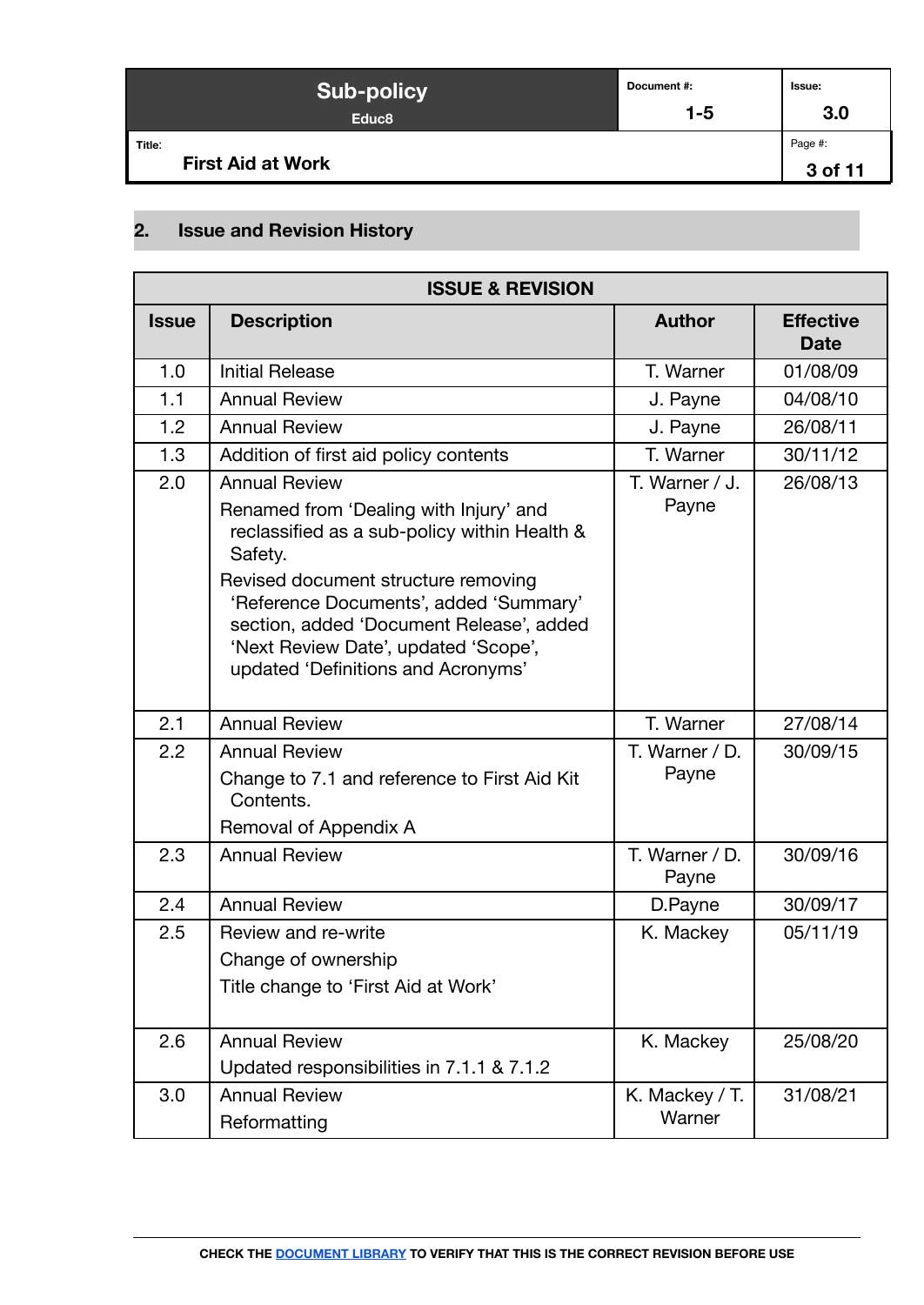| <b>Sub-policy</b>                  | Document #: | lssue:             |
|------------------------------------|-------------|--------------------|
| Educ <sub>8</sub>                  | $1 - 5$     | 3.0                |
| Title:<br><b>First Aid at Work</b> |             | Page #:<br>4 of 11 |

#### <span id="page-3-0"></span>**3. Summary**

This procedure applies to both minor and major injuries to end-users and staff and includes all situations and events falling within the scope of the emergency first aid qualification attained by staff members. It is essential that when a first aid situation occurs you follow your training and ensure the safety of the group for which you are in charge. It is important that an **F0035HS** Accident Report **[Form](https://form.jotformeu.com/92314411286351)** is completed. With all head injuries a '**D0024HS [Head Injury Advice](https://docs.google.com/document/d/1_CNUcoo2k2NbzbXphlNKR3qitsV-_2EKyuRfqCktLlI/edit)**' MUST be completed and issued and the guidance contained within it followed. First aid kits are issued to Lead Instructors and it is your responsibility to monitor their use and replenish used items in a timely manner.

#### <span id="page-3-1"></span>**4. Document Release**

This document has been reviewed in accordance with the Educ8 Quality System and the requirements of this policy/procedure. Staff have been made aware of its issue, including any updates/amendments to its contents and where necessary appropriate training has been provided to those staff.

Where policies are available for download online, the previous version is removed and this new version replaces it.

The release of this document is indicated by the effective date.

#### <span id="page-3-2"></span>**5. Purpose**

As part of our general health and safety duties, we aim to ensure that appropriate first aid arrangements are in place.

We aim to minimise risk by:

- providing sufficiently trained first aiders (or appointed persons) to adequately meet our business needs
- maintaining an adequate provision of first aid equipment and supplies
- providing enough information to employees to enable first aid assistance to be sought during normal working hours
- where work is regularly undertaken outside normal working hours, to provide adequate first aid cover
- periodically reviewing our risk assessment, which determines what first aid facilities and personnel are necessary to meet the needs of our business. The risk assessment considers a number of factors, including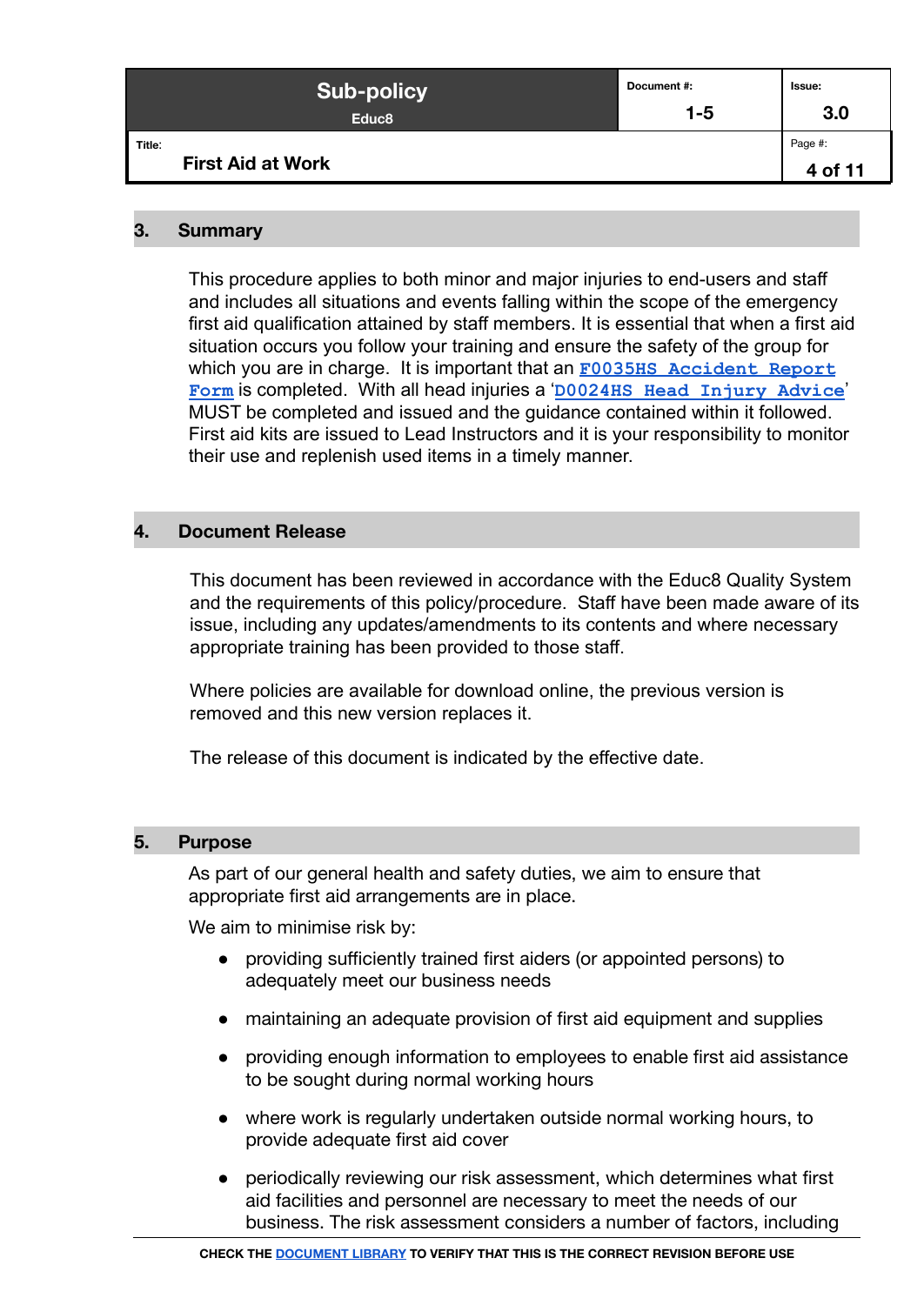| <b>Sub-policy</b>                  | Document #: | Issue:             |
|------------------------------------|-------------|--------------------|
| Educ <sub>8</sub>                  | $1 - 5$     | 3.0                |
| Title:<br><b>First Aid at Work</b> |             | Page #:<br>5 of 11 |

the size of our business; the type of business; the building layout; past history of accidents; proximity to emergency medical services; the needs of travelling and/or lone workers, working patterns and first aid cover in times of sickness or annual leave.

This policy is not contractual but aims to set out how we manage the provision of first aid in our business.

#### <span id="page-4-0"></span>**6. Scope**

This policy covers all employees, workers, contractors and agency workers, as well as visitors to our premises and learners attending our premises.

#### <span id="page-4-1"></span>**7. Definitions and Acronyms**

| <b>Delivery Staff</b>          | Members of Educ8 Group staff employed to provide<br>services to end users eg. Coaches, Tutors etc.                                                                                                       |
|--------------------------------|----------------------------------------------------------------------------------------------------------------------------------------------------------------------------------------------------------|
| Incident                       | Any accident, cause of injury (ie. head injury or fracture),<br>child protection/safeguarding allegation/event, or any<br>other event that was failed to be controlled using risk<br>reduction controls. |
| <b>First Aider</b>             | Most senior responsible staff member on site with an<br>appropriate first aid qualification meeting HSE<br>requirements                                                                                  |
| Learners                       | All students, participants and users of Educ8 learning<br>programmes. Generally these are under 18 years of age.                                                                                         |
| <b>Supporting Staff</b>        | Volunteers, apprentices, work experience students and<br>other members of the team present during service<br>delivery.                                                                                   |
| Responsible<br><b>Director</b> | Director with responsibility for Health & Safety including<br>First Aid at Work.                                                                                                                         |

#### <span id="page-4-3"></span><span id="page-4-2"></span>**8. Policy**

#### <span id="page-4-4"></span>**8.1 Responsibilities of first aid personnel**

- 8.1.1 First aiders have the following duties and responsibilities:
	- responding promptly to all requests for assistance
	- summoning further help if necessary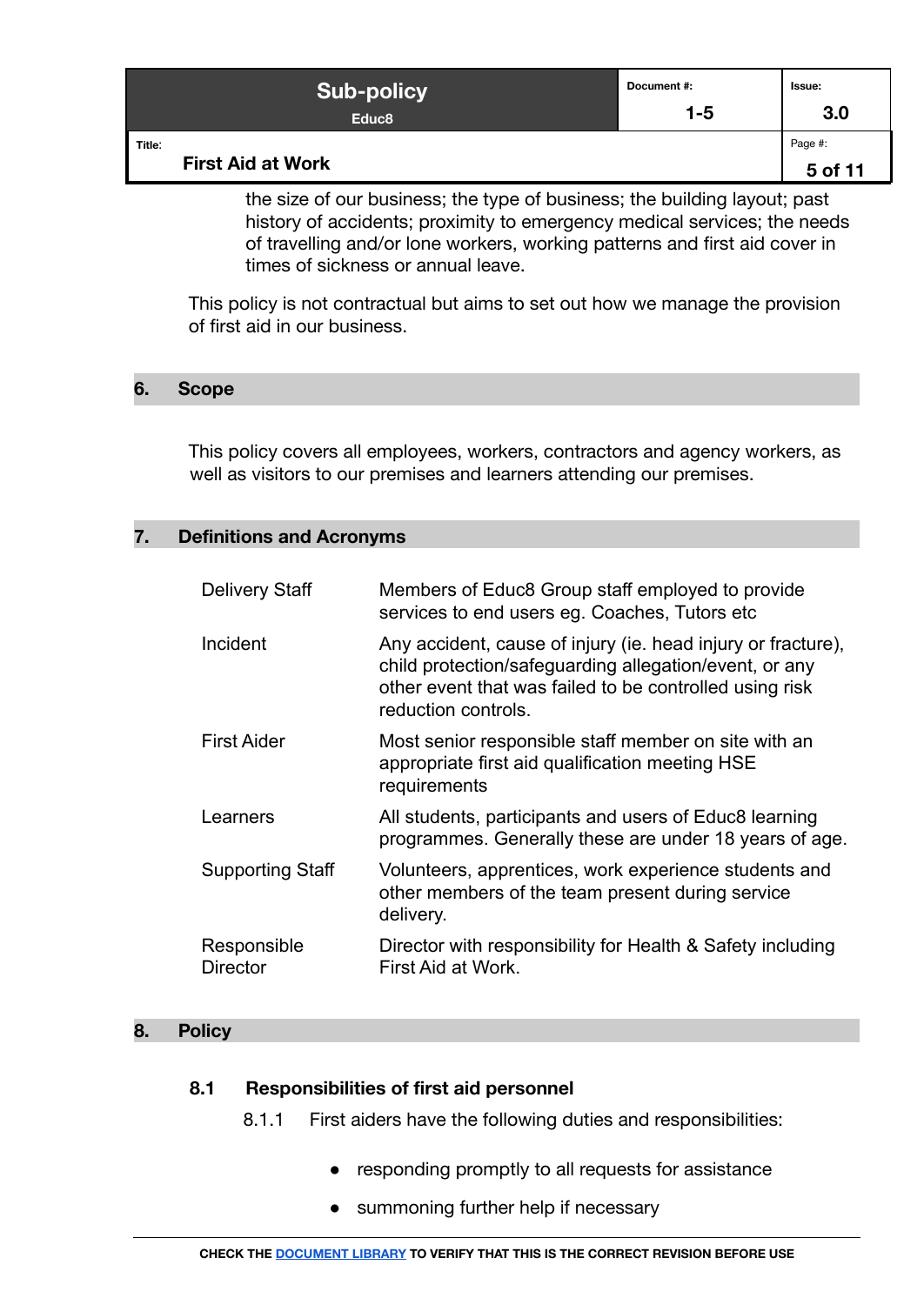| <b>Sub-policy</b>                  | Document #: | <b>Issue:</b>      |
|------------------------------------|-------------|--------------------|
| Educ <sub>8</sub>                  | 1-5         | 3.0                |
| Title:<br><b>First Aid at Work</b> |             | Page #:<br>6 of 11 |

- looking after the casualty until recovery has taken place or further medical assistance has arrived
- reporting details of any treatment provided.
- Identifying pre existing medical conditions detailed on end-users medical forms, passing on any relevant information to the emergency services if necessary.
- <span id="page-5-0"></span>8.1.2 Appointed persons are responsible for:
	- taking charge when a person has been injured or falls ill and there is no first aider available
	- calling an ambulance where necessary
	- looking after the first aid equipment and ensuring that first aid kits are restocked when necessary (see Appendix A)
	- Ensuring Medical forms are obtained for each learner and are kept up to date and accessible to all first aid personnel.

#### <span id="page-5-1"></span>**8.2 Procedures**

The following general first aid related procedures are to be followed by all employees and workers:

- 8.2.1 If anyone is taken ill or has an accident on our premises, a first aider should be called to give assistance. No-one should attempt to give first aid treatment unless suitably qualified.
- 8.2.2 All accidents must be recorded on an **F0035HS [Accident](https://form.jotformeu.com/92314411286351) [Report Form](https://form.jotformeu.com/92314411286351)**. Accidents should be categorised as either Minor or Major (see appendix B). If a head injury is suspected then **[D0024HS](https://docs.google.com/document/d/1_CNUcoo2k2NbzbXphlNKR3qitsV-_2EKyuRfqCktLlI/edit) [Head Injury Advice](https://docs.google.com/document/d/1_CNUcoo2k2NbzbXphlNKR3qitsV-_2EKyuRfqCktLlI/edit)** should be issued to a parent or guardian.

#### **MINOR**

- 1. Parents/guardians should be informed of the accident by telephone or in person by the Appointed Person
- 2. A copy of the **[F0035HS Accident Report Form](https://form.jotformeu.com/92314411286351)** should be passed to the parent/guardian and/or the referring school.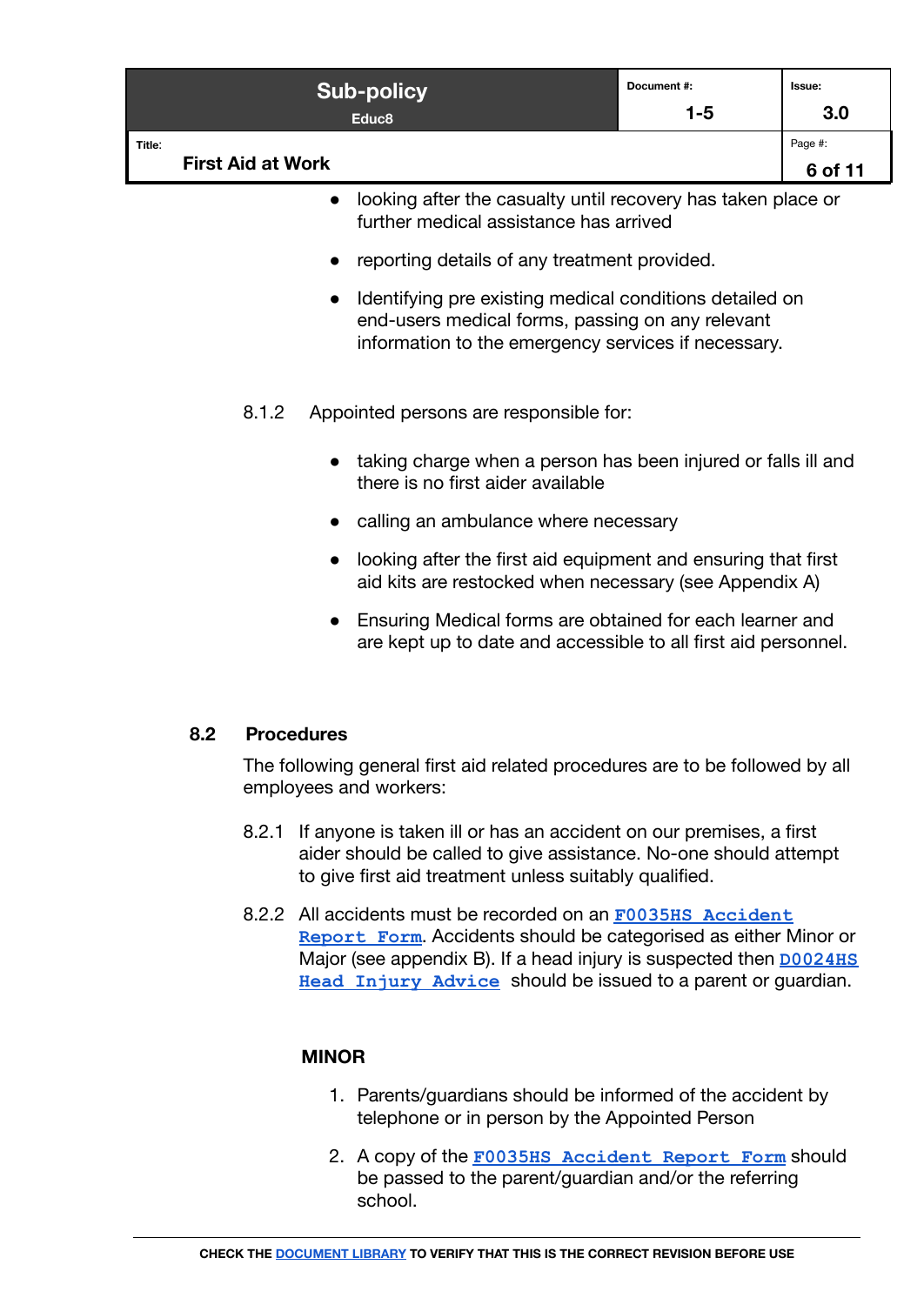| <b>Sub-policy</b>                  | Document#: | Issue:             |
|------------------------------------|------------|--------------------|
| Educ <sub>8</sub>                  | $1 - 5$    | 3.0                |
| Title:<br><b>First Aid at Work</b> |            | Page #:<br>7 of 11 |

3. Parents/guardians should be contacted by the Appointed Person within 24 hours to check on the well-being of the casualty. This should be recorded on the **[F0035HS](https://form.jotformeu.com/92314411286351) [Accident Report Form](https://form.jotformeu.com/92314411286351)** and if necessary re-classified.

#### **MAJOR**

- 1. First Aid administered and Emergency Services contacted if appropriate
- 2. Parents/guardians should be informed AS SOON AS POSSIBLE of the accident
- 3. The Responsible Director for Health & Safety should be contacted AS SOON AS POSSIBLE of the accident
- 4. A copy of the **[F0035HS Accident Report Form](https://form.jotformeu.com/92314411286351)** should be passed to the parent/guardian and/or the referring school.
- 5. Parents/guardians should be contacted by the Appointed Person within 24 hours to check on the well-being of the casualty. This should be recorded on the **[F0035HS](https://form.jotformeu.com/92314411286351) [Accident Report Form](https://form.jotformeu.com/92314411286351)** and if necessary re-classified.
- 8.2.3 No employee should use his/her private car to transport a casualty to hospital. If an ambulance is not required, a taxi is to be used and someone should accompany the casualty to the hospital.

Parents/guardians and the referring school should be contacted in order to provide an appropriate person to accompany the casualty.

8.2.5 Anyone who needs access to a first aid kit for personal use should not remove it from its designated place

Any loss or damage to first aid equipment must be reported to an appointed person

If a first aid kit is poorly stocked, this should be reported to an appointed person. Stock should be re-ordered in a timely manner (see Appendix A)

8.2.8 All drivers are expected to carry a first aid kit with them at all times. They are responsible for its safe-keeping and for keeping it adequately stocked.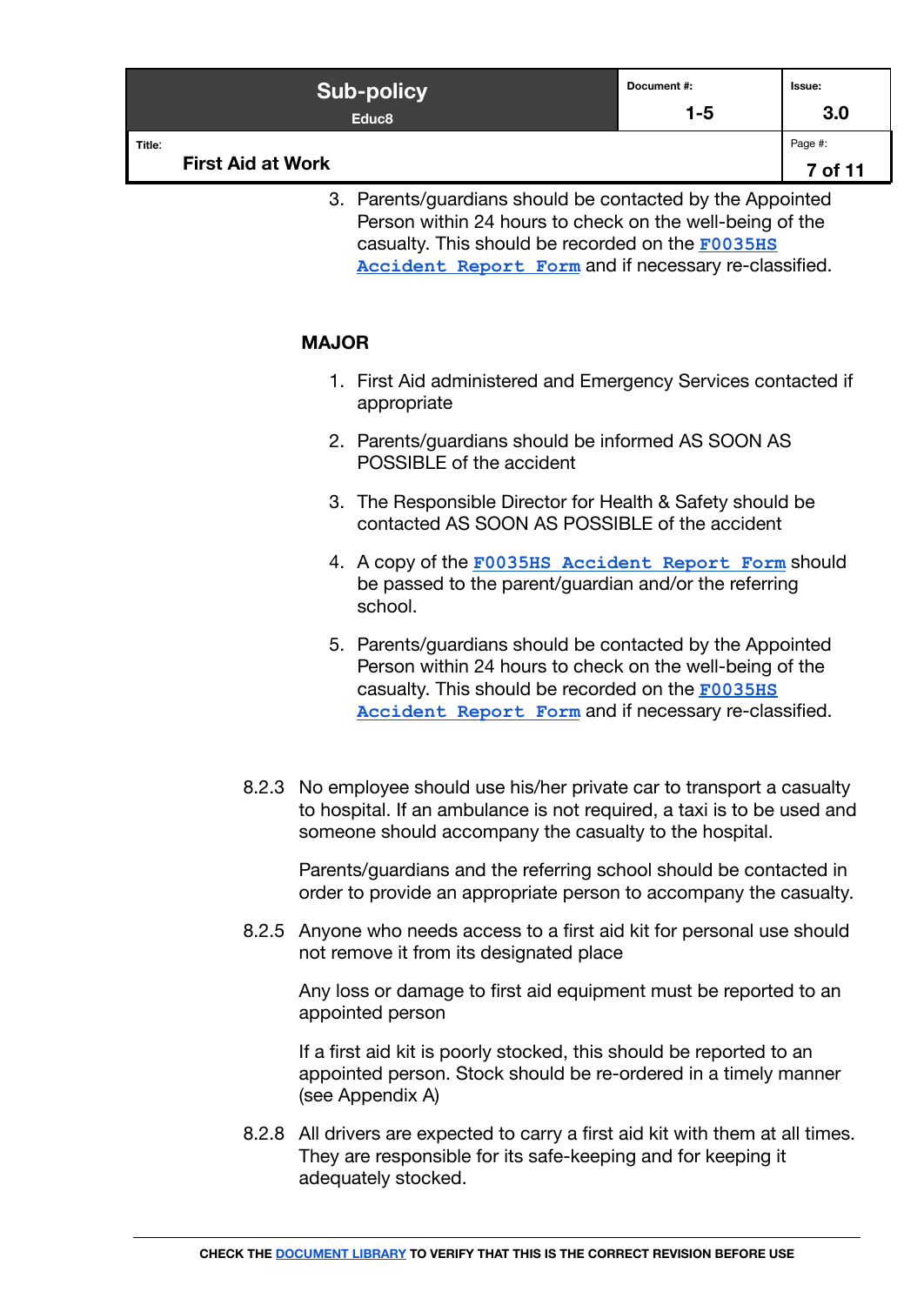| <b>Sub-policy</b>                  | Document#: | lssue:             |
|------------------------------------|------------|--------------------|
| Educ <sub>8</sub>                  | $1 - 5$    | 3.0                |
| Title:<br><b>First Aid at Work</b> |            | Page #:<br>8 of 11 |

8.2.9 All accidents will be recorded in our online [Accident Book](https://docs.google.com/spreadsheets/d/1pb5xy9-qauO44UMsHcBPw299i6lgF2v4UOPhPnJ4rwc/edit#gid=1803218451); this is an automatic process occurring upon submission of an accident form. If a first aider or appointed person is providing treatment, he/she will be responsible for making the report. Should the accident need to be reported to the enforcement authorities, this will be done by a Responsible Director.

#### <span id="page-7-0"></span>**8.3 Visitors**

Should a visitor feel unwell or have an accident, the employee supervising their visit should call for a first aider/appointed person. If the visitor has had an accident, the first aider is responsible for ensuring that an **[F0035HS Accident Report Form](https://form.jotformeu.com/92314411286351)** is completed.

#### <span id="page-7-1"></span>**8.4 Training**

- 8.4.1 All employees undertaking first aid duties will be given full training in accordance with current legal requirements. Where necessary, managers will be expected to organise shifts and rosters to enable employees to attend. We will do our best to ensure that sufficient notice of both initial training courses and any refresher training are given to managers to assist with this planning.
- 8.4.2 All staff will complete annual refresher training.

All staff must complete the Emergency First Aid at Work course. The site manager acting as the Appointed Person must have completed the First Aid at Work course.

8.4.3 All staff that are first aid trained should carry a 'Face Shield and Gloves in Key Fob'

#### <span id="page-7-2"></span>**8.5 Information on first aid provision**

- 8.5.1 First aid arrangements will only operate efficiently where they are understood by employees and others who may be working on our premises. These include part-time and temporary staff.
- 8.5.2 For this reason, information on how to summon first aid is provided as part of our standard induction and is also included in **[D0013HR Staff Handbook](https://docs.google.com/document/d/1X_Eigo0Trga46F36tP6Uk5LsE2CzPVMP1WPFuTAohuw)**. The names and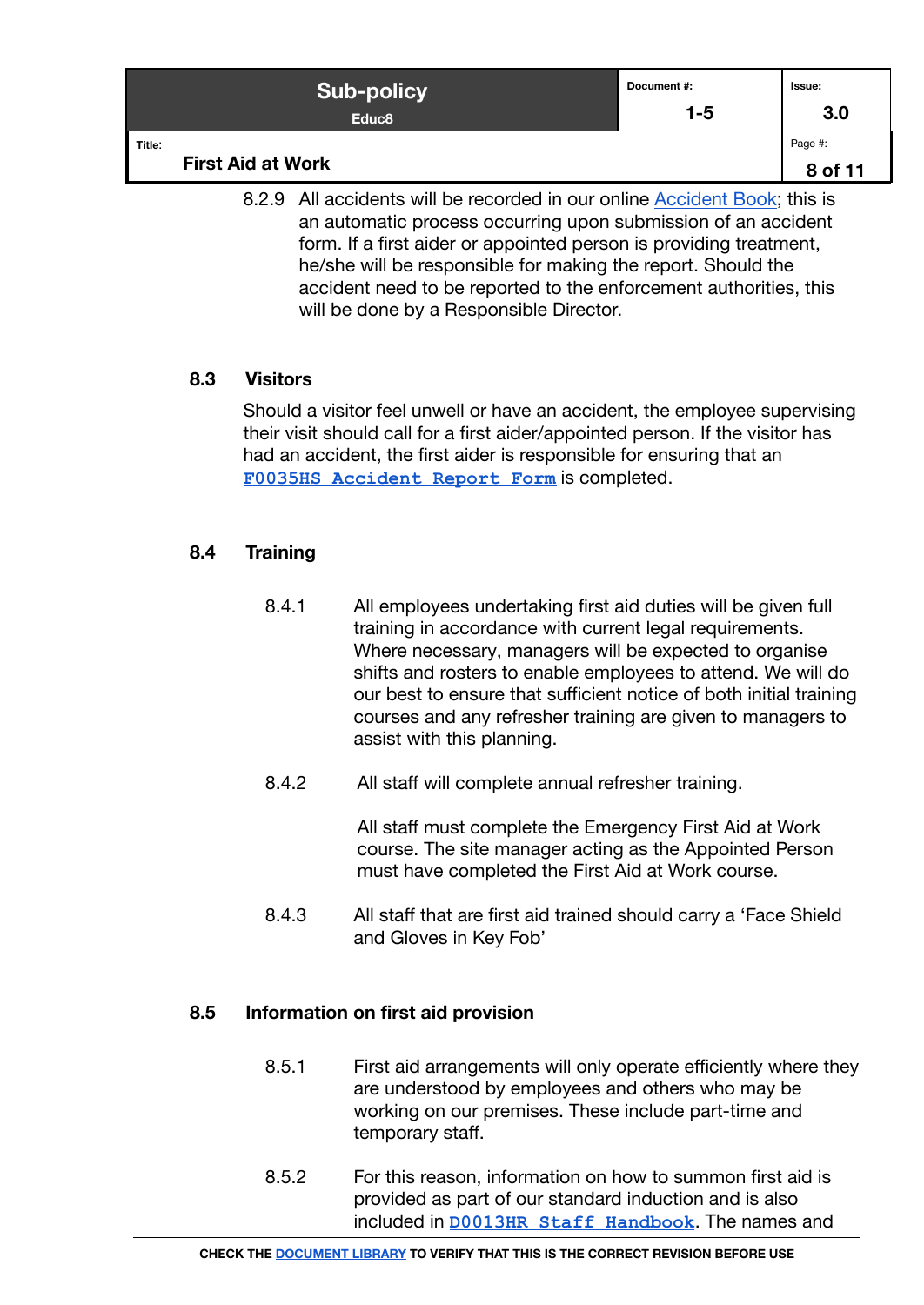| <b>Sub-policy</b><br>Educ <sub>8</sub> |                          | Document#:<br>$1 - 5$                                         | Issue:<br>3.0 |         |
|----------------------------------------|--------------------------|---------------------------------------------------------------|---------------|---------|
|                                        |                          |                                                               |               |         |
| Title:                                 |                          |                                                               |               | Page #: |
|                                        | <b>First Aid at Work</b> |                                                               |               | 9 of 11 |
|                                        |                          | contact details of first aiders/appointed persons are         |               |         |
|                                        |                          | displayed on internal notice boards and appointed persons     |               |         |
|                                        |                          | can be identified as they are required to wear green lanyards |               |         |
|                                        |                          | with 'First Aid' written on them. A First Aid poster (HSE) is |               |         |

displayed at each site.

8.5.3 First aid boxes can be found in the registration area.

#### <span id="page-8-0"></span>**9. Metrics**

There are no metrics required for this document.

## <span id="page-8-1"></span>**10. Quality Records**

The following Quality Records shall be generated and managed in accordance with Doc. 10:

| <b>Required Record</b>                 | <b>Custodian</b>                      |  |
|----------------------------------------|---------------------------------------|--|
| <b>Completed Accident Report Forms</b> | <b>Health &amp; Safety</b><br>Officer |  |

#### **10. Form(s)/Template(s)**

There following form(s)/template(s) are required for this document:

| <b>Form Number</b> | <b>Title</b>                |
|--------------------|-----------------------------|
| <b>F0035HS</b>     | <b>Accident Report Form</b> |
| D0024HS            | <b>Head Injury Advice</b>   |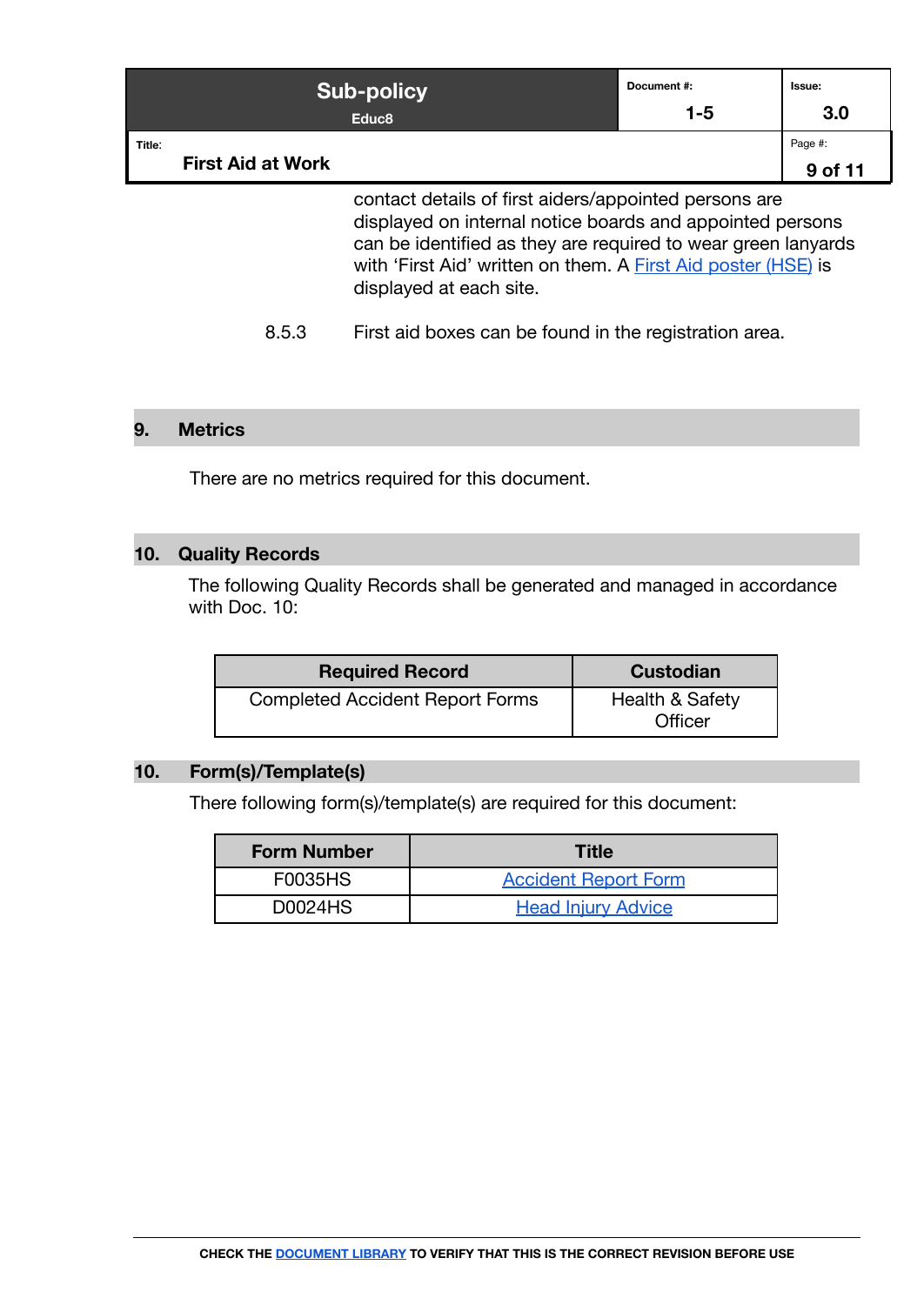| <b>Sub-policy</b>                  | Document #: | Issue:              |
|------------------------------------|-------------|---------------------|
| Educ <sub>8</sub>                  | $1 - 5$     | 3.0                 |
| Title:<br><b>First Aid at Work</b> |             | Page #:<br>10 of 11 |

#### <span id="page-9-0"></span>**Appendix 'A'**

# **First Aid Kit Minimum Contents**

Burn Dressing x2

Washproof Plasters x100

Eye Dressing x4

Foil Blanket x3

Large Dressing x4

Medium Dressing x6

Nitrile Gloves Pair x12

Face shield x2

Finger Dressing x4

Guidance Leaflet x1

Conforming Bandage x2

Microporous Tape x3

Cleansing Wipes x40

Triangular Bandage x4

Shears Small x1